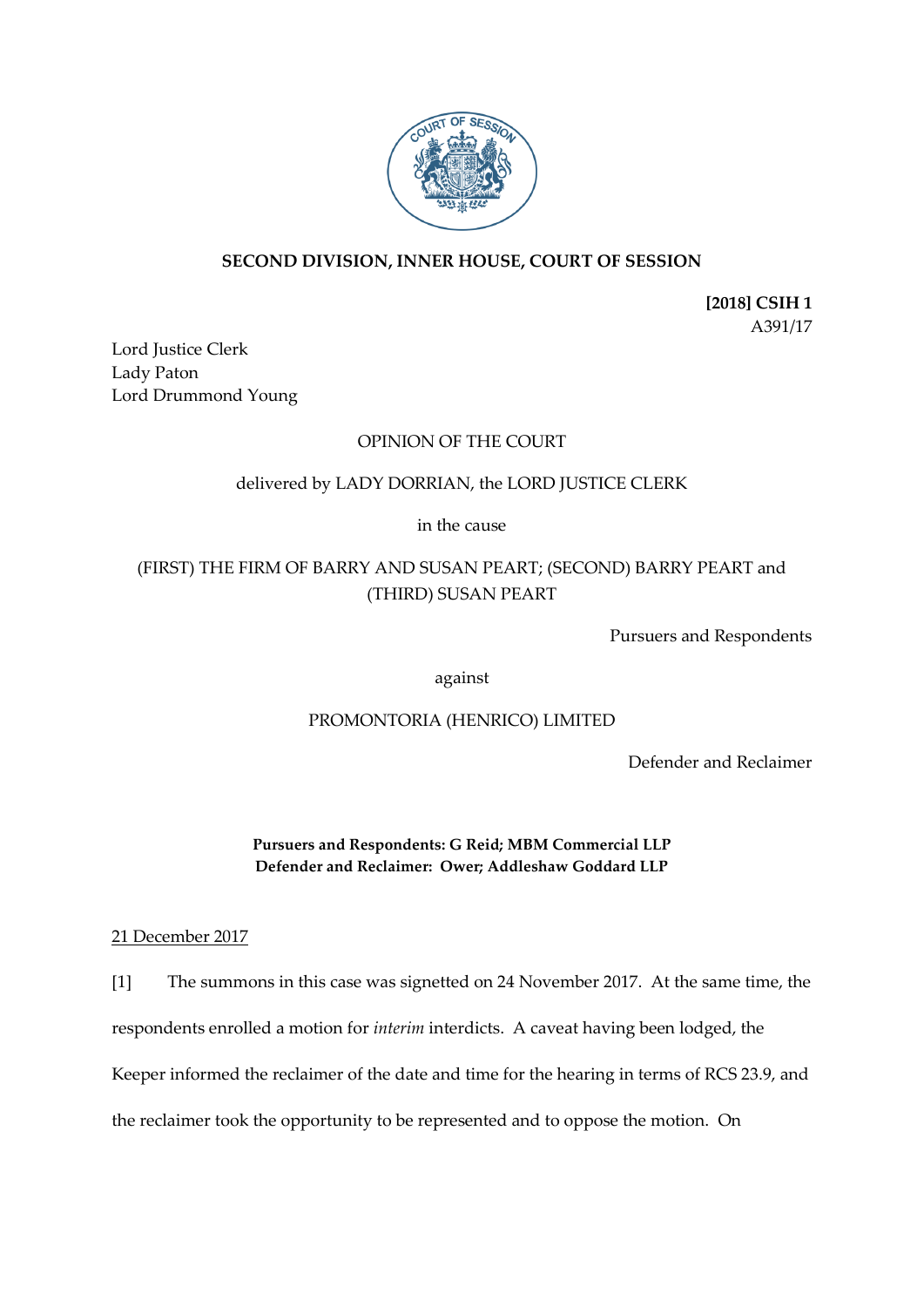28 November 2017 the Lord Ordinary pronounced an interlocutor granting the interdicts sought and made an award of expenses against the reclaimer, with decerniture.

[3] The summons has not been served, and has thus not been lodged for calling.

[4] RCS 38.2(4) provides that certain interlocutors may be reclaimed against, without leave, within 14 days after the date of the interlocutor. An interlocutor granting, refusing, recalling, or refusing to recall, *interim* interdict or *interim* liberation is one such

 $(RCS 38.2(5)(e)).$ 

[5] On 12 December, within the reclaiming period the reclaimer enrolled a motion for review of the Lord Ordinary's interlocutor, and for urgent disposal. On 14 December the respondents lodged a Note of Objection to the competency of the reclaiming motion. The procedural judge before whom the case was to call referred the matter to a bench of three judges (RCS 38.12(7)) for disposal of the objection.

[6] Section 28 of the Court of Session Act 1988 provides:

"Any party to a cause initiated in the Outer House either by a summons or a petition who is dissatisfied with an interlocutor pronounced by the Lord Ordinary may, except as otherwise prescribed, reclaim against that interlocutor within such period after the interlocutor is pronounced, and in such manner, as may be prescribed."

"Party" is not defined in the statute. The RCS provide for both the period and manner of reclaiming, and also provide a definition of "party" in RCS 1.3 which states:

 $''(1)$  In these Rules, unless the context otherwise requires-

"party" means a person who has entered appearance in an action or lodged a writ in the process of a cause (other than a minuter seeking leave to be sisted to a cause); and "parties" shall be construed accordingly;

"writ" means summons, petition, note, application, appeal, minute, defences, answers, counter-claim, issue or counter-issue, as the case may be."

[7] Echoing section 28, RCS 38.1 provides: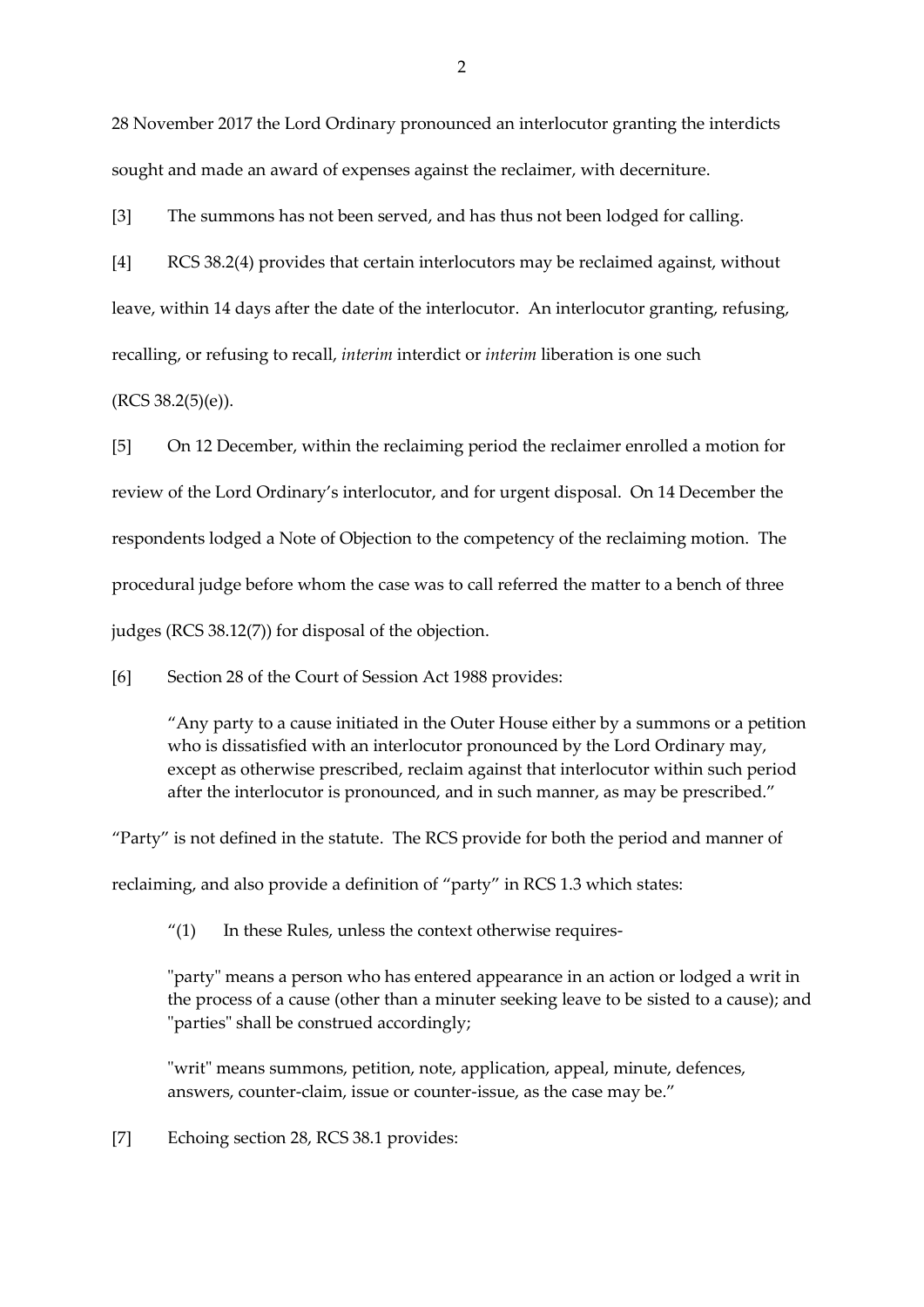" $(1)$  This Chapter applies subject to any other provision in these Rules or any enactment.

(2) Any party to a cause who is dissatisfied with an interlocutor pronounced  $by-$ 

(a) the Lord Ordinary;

(b) the Lord Ordinary in Exchequer Causes; or

(c) the vacation judge,

and who seeks to submit that interlocutor to review by the Inner House shall do so by reclaiming within the reclaiming days in accordance with the provisions of this Chapter."

[8] The nub of the respondents' argument was that, for the purposes of reclaiming, the reclaimer was not a "party to a cause" in terms of this rule, when read with RCS 1.3, as they had neither entered appearance nor lodged a specified writ. The respondents' argument was supplemented by reference to *Scottish Ministers* v *Mirza* 2015 SC 334 where the Lord Ordinary held that a company, cited as respondent in a petition, was not a party since it had neither entered appearance nor lodged answers.

[9] We were unable to accept the respondents' submissions, which in our view fail to take account of two important qualifications. The first is that the definition in RCS 1.3 is prefaced by the words "unless the context otherwise requires". The second is that RCS 38.1 makes it clear that chapter 38 applies "subject to any other provision in these Rules or any enactment". The simple answer to the respondents' submission is that RCS 1.3 cannot apply to a cause at any stage before the summons has been lodged for calling, since its terms are incapable of being met until after that point. In other words, the fact that the summons had not called means that the context requires "party" to mean something other than the definition in RCS 1.3.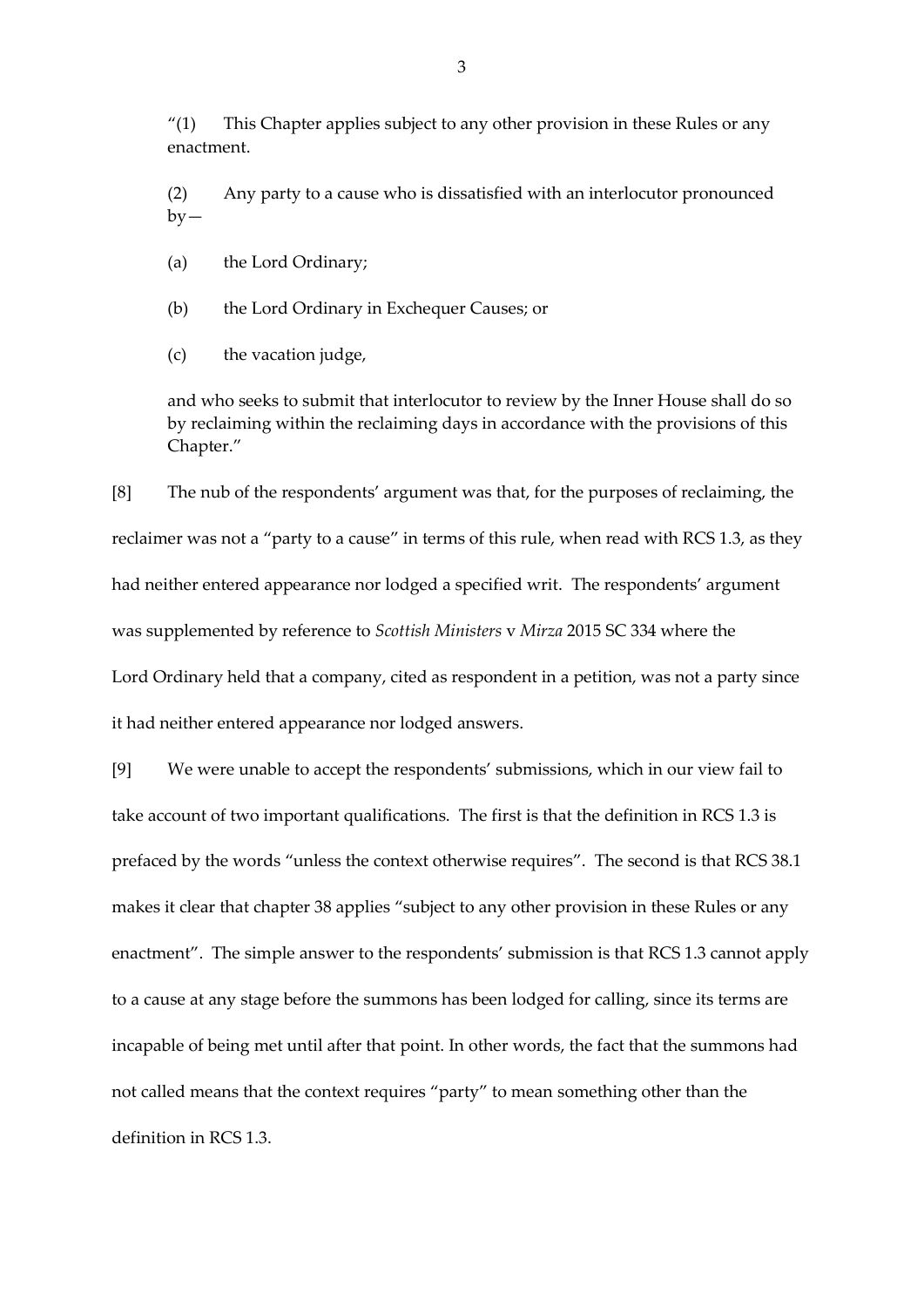[10] The case of *Scottish Ministers* v *Mirza* deals with an entirely different situation. The summons had been served, and had called. One of the respondents had lodged answers; the other had not. They had not entered appearance. After a hearing, at which those respondents were not represented, the Lord Ordinary made the order sought, one for recovery of property. Only after all this had occurred did they seek to enter the process in order to reclaim: unsurprisingly, it was held incompetent for them to do so.

[11] In any event, the purpose of allowing a person to lodge a caveat is to ensure that they are advised of any application to which the caveat relates, and given an opportunity to be heard in opposition thereto. For this purpose a person to whom intimation of a motion requires to be made under the Rules, or by the court, is a "party" (RCS 23.1). This is part of the background against which RCS 1.3 must be read to determine whether the "context otherwise requires" party to be give some different meaning.

[12] The respondents' argument would be productive of absurdity and injustice. It would mean that a person adversely affected by an *interim* order made prior to calling, which might have severe and immediate financial consequences, quite apart from the question of expenses, would have no way of challenging that order, other than on a change of circumstances when they would be entitled to enrol a motion for recall. An unscrupulous pursuer could avoid or delay serving the summons or lodging it for calling, thus actively preventing the defender from having a remedy against the effect of the order. Even allowing for the probability of Protestation by the defender, the process could easily be delayed by several months.

[13] It is impossible to countenance such a consequence. As was observed in *Semple Cochrane PLC* v *Hughes* 2001 SLT 1121, (Lord Carloway), para 10:

4